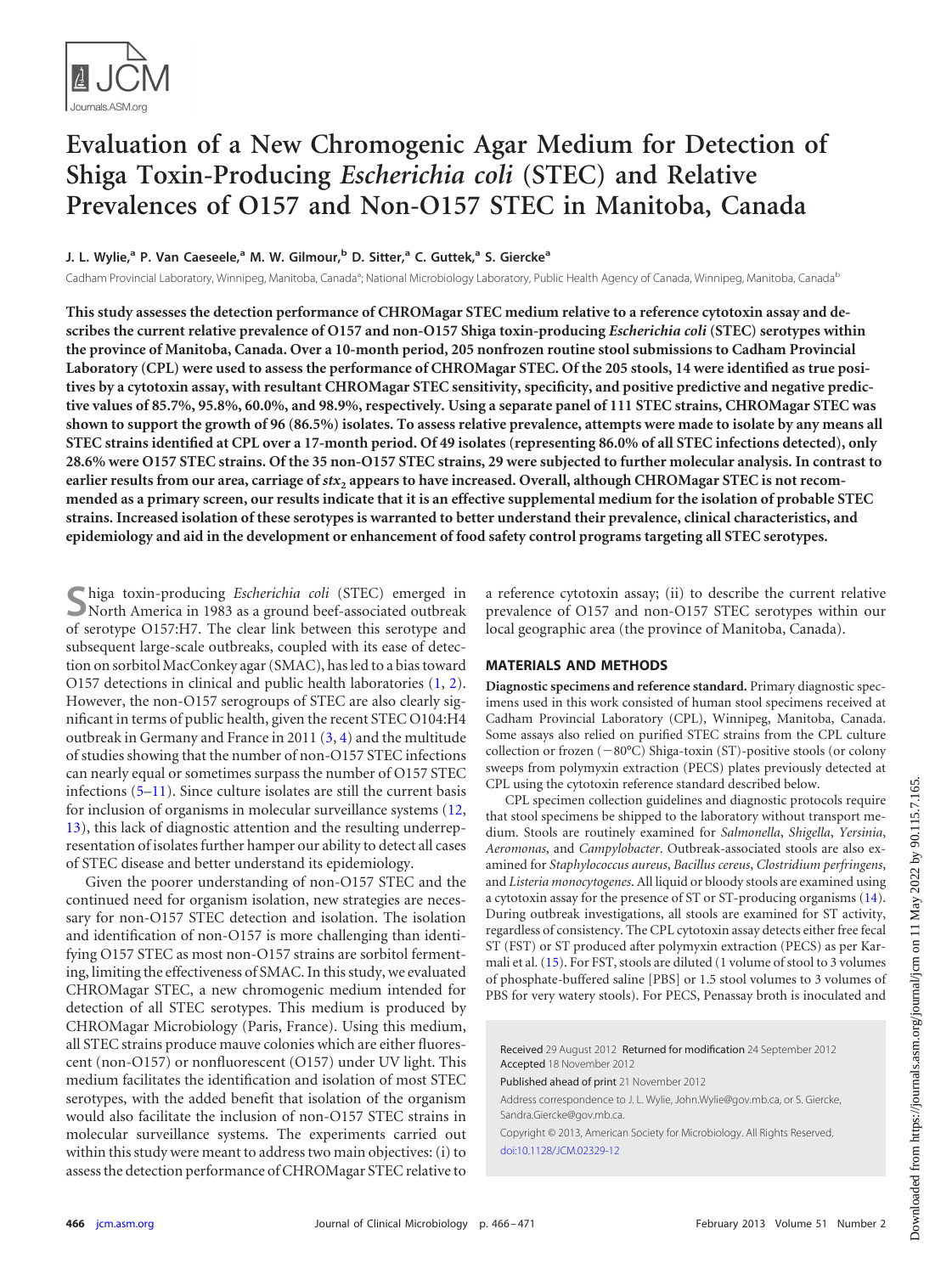incubated for 4 to 5 h at 37°C. Following centrifugation, pelleted cells are resuspended in polymyxin solution (1,000 units/ml) and incubated at 37°C for 30 min. Following centrifugation, the supernatant is filter sterilized (0.22-um pore size) and tested for cytotoxic activity. For both FST and PECS, cells are first examined for cytotoxic activity at approximately 19 h postinoculation and, if necessary, on a second day no later than 48 h postinoculation [\(16\)](#page-4-10). All ST activity is confirmed by neutralization of toxin activity with rabbit polyclonal antibodies raised against ST1 and ST2. This cytotoxin assay was used as the reference standard for assessing diagnostic performance characteristics of CHROMagar STEC.

**Culture methods.** Cotton-tipped swabs were used to directly inoculate stool specimens to CHROMagar STEC medium without dilution. CHROMagar STEC plates were incubated in the dark at 35°C for a minimum of 24 h. Plates were routinely examined between 18 and 24 h postinoculation. Non-ST-producing *E. coli* and species other than *E. coli* began appearing on CHROMagar plates at 36 to 48 h, and reading of plates past 26 h was not productive. Occasionally, some non-STEC strains grew within 18 to 24 h, but these organisms (typically *Enterobacter* or *Proteus* species) grew as blue or colorless colonies and were easily differentiated from the mauve colonies typical of STEC. SMAC plates were incubated at 35°C for 18 to 24 h. Potential *E. coli* strains detected by either culture method were subsequently identified as *E. coli* by the Vitek 2 system (bio-Mérieux, Canada) and confirmed as ST producers using the above cytotoxin test. When the growth of purified isolates on CHROMagar STEC was assessed, isolates were initially grown on blood agar medium and diluted in saline to a concentration of  $10^7$  CFU per ml (based on a McFarland standard) [\(17\)](#page-4-11). Ten microliters of this suspension was inoculated onto CHROMagar STEC and incubated as above for 24 h.

**Serotyping and molecular methods.** All *E. coli* isolates newly identified in this study were serotyped by conventional agglutination using antiserum prepared at the National Microbiology Laboratory (NML), Winnipeg, Manitoba, Canada. Detection of the *stx*<sub>1</sub>, *stx*<sub>2</sub>, *eaeA*, and enterohemorrhagic *E*. *coli* (EHEC) *hlyA* loci was performed by using the multiplex PCR described in Paton et al.  $(18)$ .  $\text{str}_2$  subtypes were determined using PCR-restriction fragment length polymorphism (RFLP) as described by Pierard et al. [\(19\)](#page-4-13).

#### **RESULTS**

The sensitivity, specificity, and positive and negative predictive values (PPV and NPV, respectively) of CHROMagar STEC were assessed over a period of 10 months using stools with receipt dates ranging from 13 June 2011 to 4 April 2012. During this time nonfrozen routine stool submissions (including liquid and/or bloody stools) were plated directly to CHROMagar STEC upon receipt and compared against the cytotoxin assay described above. Only a subset of all stools received could be evaluated, given limitations related to personnel time and CHROMagar STEC plate availability; stools that were included in the evaluation were chosen prior to the availability of cytotoxin results. In total, analysis of 205 stools from 185 individuals was possible (this stool number represented 10.9% of the 1,875 stools received at CPL for FST/PECS testing over the 10-month period). Of the 205 stools, 121 were classified as liquid, 19 were classified as liquid with blood, and 17 were formed but were accompanied by a specific physician request for ST testing. The remaining 48 stools were not classified. Twelve stools were from pediatric cases, while 193 were from adults. All plating and reading of plates were independent of and occurred prior to availability of cytotoxin results.

The detection performance of CHROMagar STEC relative to the cytotoxin assay is shown in [Table 1.](#page-1-0) Of the 14 true positives, 12 were detected by CHROMagar STEC. The sensitivity, specificity, PPV, and NPV of CHROMagar STEC were 85.7%, 95.8%, 60.0%, and 98.9, respectively. The relatively low PPV resulted from the

<span id="page-1-0"></span>**TABLE 1** Diagnostic test performance of CHROMagar STEC relative to the cytotoxin reference standard

|                       | Cytotoxin assay result (no. of samples) |          |       |  |
|-----------------------|-----------------------------------------|----------|-------|--|
| CHROMagar STEC result | Positive                                | Negative | Total |  |
| Positive              | 12                                      |          | 20    |  |
| Negative              |                                         | 183      | 185   |  |
| Total no. of samples  | 14                                      | 191      | 205   |  |

growth of 8 *E. coli* strains on CHROMagar STEC that ultimately proved to be non-toxin producers. The stools from which these isolates originated were also negative by the cytotoxin assay, and molecular testing of the isolates demonstrated that all were negative for ST-producing genes (one isolate was identified as an enteroaggregative *E. coli* while the remaining seven were not identified as a known pathogenic type of *E. coli*).

To assess the ability of CHROMagar STEC to support the growth of various STEC serotypes/genotypes, we expanded the panel of isolates identified above by retrieving additional purified strains, ST-positive stools, and/or PECS colony sweeps from our known-positive specimen collection. For PECS colony sweeps and ST-positive stools, we isolated organisms with the use of CHROMagar STEC or SMAC; the latter was used to ensure inclusion of STEC that might be unable to grow on CHROMagar STEC. In total, a panel of 111 STEC strains was assembled, representing 20 serogroups and 29 serotypes. This panel included 49 isolates identified from specimens received over the time frame of 7 October 2010 to 23 March 2012 (including strains identified above; these 49 isolates served the secondary purpose of demonstrating the current relative prevalence of different STEC serotypes in our geographic area and are described in greater detail below). An additional 51 non-O157 STEC strains previously identified at CPL between 2002 and 2010 were also included. The majority of these isolates (32/51) originated from a previous surveillance study at CPL that occurred between June 2002 and April 2004 [\(10\)](#page-4-14). Finally, 11 O157 STEC strains specifically selected to represent the most common pulsed-field gel electrophoresis (PFGE) patterns seen in Manitoba were also selected. The majority of the O157 STEC strains (8/11) were identified in 2006, with the remainder isolated in 2009/2010.

Of the 111 STEC isolates tested, 96 (86.5%) grew on CHROMagar STEC in an expected manner, 2 (1.8%) grew in an inhibited manner  $(i.e., < 10$  colonies were present on the plate that were subsequently confirmed as the expected STEC strains), and the remaining 13 (11.7%) showed no growth (despite repeated attempts) [\(Table 2\)](#page-2-0). In two situations where multiple isolates were available for some non-O157 STEC serotypes (O26:H11 and O121:H19), the inability of CHROMagar STEC to support growth was not a serotype-specific trait. For these two serotypes, respectively, 1 of 14 isolates and 3 of 16 isolates were not able to grow on the medium or showed inhibited growth. Similarly, growth of O157:H7 STEC on CHROMagar STEC was not universal as 1 of 25 O157:H7 isolates was unable to grow on the medium. This one isolate originated from a known outbreak that occurred in Manitoba in 2010. To determine whether additional isolates from this outbreak were unable to grow on CHROMagar STEC, we selected two additional outbreak isolates with the same PFGE patterns (ECXAI.0294/ ECBNI.0691) plus one outbreak isolate that showed a slight vari-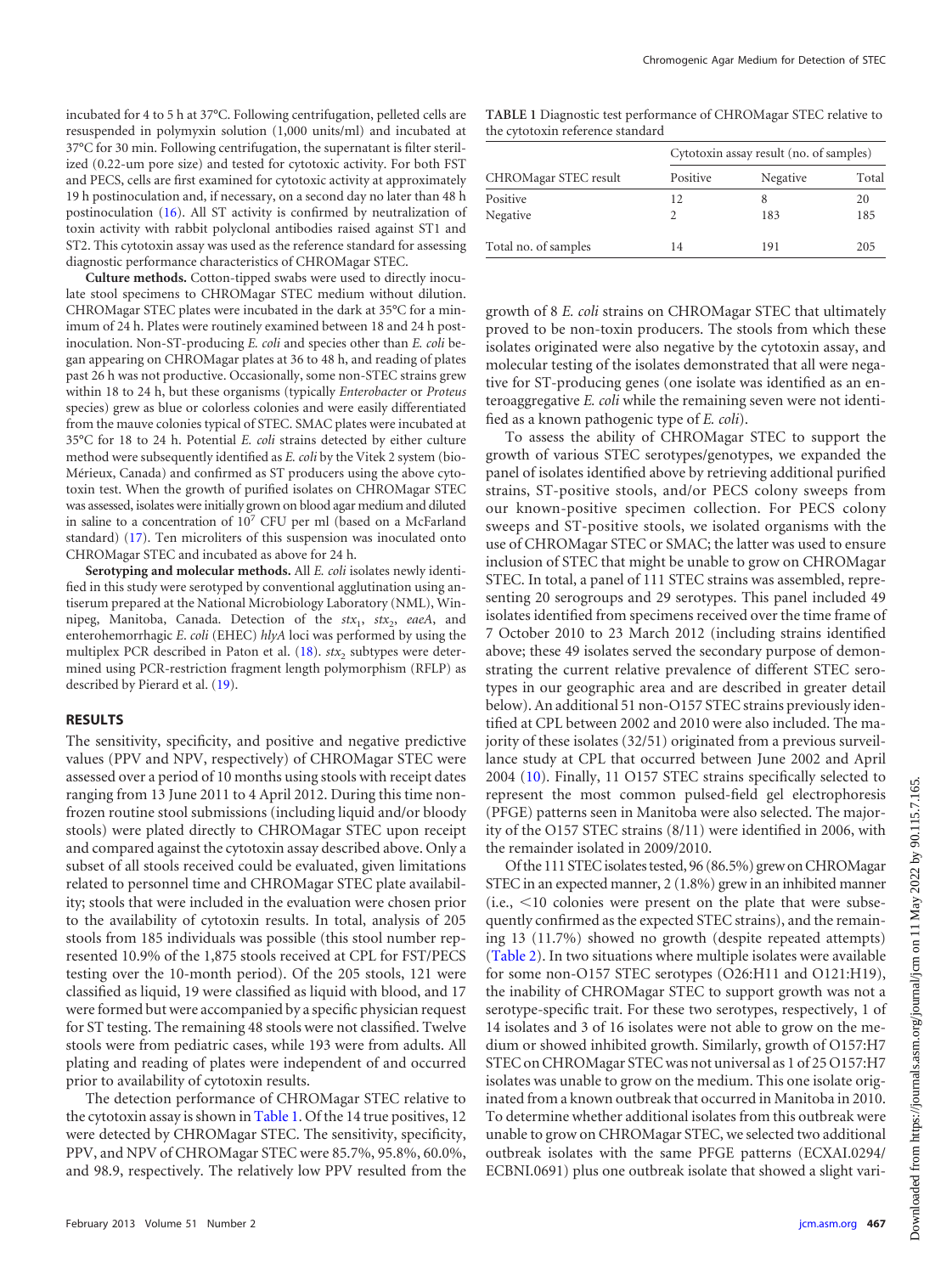<span id="page-2-0"></span>

|  | TABLE 2 Ability of CHROMagar STEC to support growth of STEC |
|--|-------------------------------------------------------------|
|  |                                                             |

|                | Serotype         | Growth (no. of isolates [%]) |              |  |
|----------------|------------------|------------------------------|--------------|--|
| Serogroup      |                  | Yes                          | No           |  |
| O <sub>5</sub> | <b>HNM</b>       | $\overline{2}$               |              |  |
| O <sub>6</sub> | H34              |                              | $\mathbf{1}$ |  |
| O8             | H <sub>8</sub>   |                              | $\mathbf 1$  |  |
| O8             | H <sub>9</sub>   |                              | $\mathbf 1$  |  |
| O26            | <b>HNM</b>       | 6                            |              |  |
|                | H21              | $\overline{c}$               |              |  |
|                | ${\rm H}{\rm U}$ | $\overline{c}$               |              |  |
|                | H11              | 13                           | $\,1$        |  |
| O45            | H2               | $\,1$                        |              |  |
| O64            | HU               |                              | $\,1$        |  |
| O69            | H11              | $\,1$                        |              |  |
| O103           | H21              | $\mathfrak{Z}$               |              |  |
|                | H <sub>25</sub>  | $\overline{4}$               | $1^a$        |  |
|                | H2               | 3                            |              |  |
|                | H11              | $\overline{c}$               |              |  |
|                | HU               | $\mathbf{1}$                 |              |  |
| O108           | H11              | $\mathbf{1}$                 |              |  |
| O111           | <b>HNM</b>       | 10                           |              |  |
| O113           | H21              |                              | $\mathbf{1}$ |  |
| O121           | H19              | 13                           | $3^{\circ}$  |  |
|                | H1               | 3                            |              |  |
|                | <b>HNM</b>       | $\mathbf{1}$                 |              |  |
| O123           | H2               | $\mathbf{1}$                 |              |  |
| O145           | <b>HNM</b>       | 3                            |              |  |
| O146           | H21              |                              | $\,1$        |  |
| $O157^b$       | H7               | 24                           | $\,1$        |  |
| O186           | H2               |                              | $\mathbf{1}$ |  |
| O rough        | H <sub>6</sub>   |                              | $\,1$        |  |
| O rough        | H21              |                              | $\mathbf 1$  |  |
| Total          |                  | 96 (86.5)                    | 15(13.5)     |  |

*<sup>a</sup>* Inhibited growth for the O103:H25 isolate and 1 of 3 O121:H19 isolates.

*<sup>b</sup>* Eleven of these O157 isolates represent the most common PFGE types found in our area and include the following: ECXAI.0256/ECBNI.0012; ECXAI.0854/ECBNI.0130; ECXAI.0001/ECBNI.0012; ECXAI.1497/ECBNI.0012; ECXAI.1551/ECBNI.0004; ECXAI.1186/ECBNI.0299; ECXAI.1128/ECBNI.0284; ECXAI.0001/ECBNI.0297; ECXAI.0170/ECBNI.0154; ECXAI.2250/ECBNI.0676; ECXAI.0294/ECBNI.0691.

ation in its PFGE pattern (designated ECXAI.2488/ECBNI.0691). None of these three additional isolates was able to grow, indicating a consistent inability of this outbreak strain to grow on the medium. Given that these three isolates would represent a recent clonal expansion of a common ancestral strain, they were not included as part of the denominator of 111 STEC strains to avoid unnecessarily skewing percentages.

Following the assessment of diagnostic performance, we used the opportunity of this study to describe the relative prevalence of STEC serotypes currently circulating in our geographic area and the molecular characteristics of these isolates. As noted above, to accomplish this objective, we utilized the 14 isolates identified as part of the CHROMagar STEC assessment and then broadened the time frame by retrieving from  $-80^{\circ}$ C storage all other STpositive stools (and/or stocked colony sweeps from PECS plates) that had been identified and stocked at CPL between 7 October

<span id="page-2-1"></span>

| <b>TABLE 3 STEC serotypes, detected by any method, in Manitoba,</b> |
|---------------------------------------------------------------------|
| Canada, with specimen receipt dates from 7 October 2010 to 23 March |
| 2012                                                                |

| Serogroup <sup>a</sup> | Serotype       | No. of isolates $(\% )$ |
|------------------------|----------------|-------------------------|
| O <sub>8</sub>         | H9             | 1(2)                    |
| O26                    | H11            | 4(8.2)                  |
|                        | <b>HNM</b>     | 2(4.1)                  |
|                        | H21            | 2(4.1)                  |
|                        | HU             | 2(4.1)                  |
| O69                    | H11            | 1(2)                    |
| O103                   | H21            | 2(4.1)                  |
|                        | H <sub>2</sub> | 1(2)                    |
|                        | HU             | 1(2)                    |
| O108                   | H11            | 1(2)                    |
| O111                   | <b>HNM</b>     | 3(6.1)                  |
| O121                   | H19            | 8(16.3)                 |
|                        | H1             | 3(6.1)                  |
| O123                   | H2             | 1(2)                    |
| O157                   | H7             | 14(28.6)                |
| O186                   | H2             | 1(2)                    |
| O rough                | H <sub>6</sub> | 1(2)                    |
| O rough                | H21            | 1(2)                    |
|                        |                |                         |

*<sup>a</sup>* Samples are ordered numerically by serogroup.

2010 and 23 March 2012. In total, over this period of time, specimens from 57 patients had been identified as ST positive by cytotoxicity (i.e., the 14 cytotoxin-positive individuals above plus a further 43 ST-positive stools). Stool specimens/colony sweeps for five of these patients were not found, and for a further three patient specimens no organism could be isolated from either the frozen stool or the colony sweeps (by either SMAC or CHROMagar STEC). For the remaining 49 patients, we were able to isolate STEC using either CHROMagar STEC or SMAC medium [\(Table 3\)](#page-2-1). Only one colony per patient was typed; therefore, the number of STEC isolates examined is equivalent to the number of infected individuals and would generally represent the predominant serotype present in a given individual. This group of isolates represents 86.0% (49/ 57) of the cytotoxin-positive patients identified at CPL over a 15 month period. A subset of 29 non-O157 isolates (all with recent isolation dates falling within the time frame of 2010 to 2012) was also characterized for the presence of four virulence factor genes  $(\textit{stx}_1, \textit{stx}_2, \textit{each}, \text{and EHEC} \textit{hlyA})$  typically associated with STEC [\(Table 4\)](#page-3-0).

#### **DISCUSSION**

SMAC agar has been the standard for identification and isolation of O157 STEC; however, this medium does not facilitate the isolation of non-O157 serogroups, given their typical sorbitol-fermenting phenotype. Additionally, some O157 STEC strains have also been identified that ferment sorbitol and hence would also not be readily identified on SMAC agar [\(20\)](#page-4-15). Over the past 15 years, various chromogenic agars have been developed to attempt to overcome some of these issues. CHROMagar O157 (CHROMagar, Paris, France) was developed primarily for the detection of O157 STEC. The manufacturers of this medium have recently devel-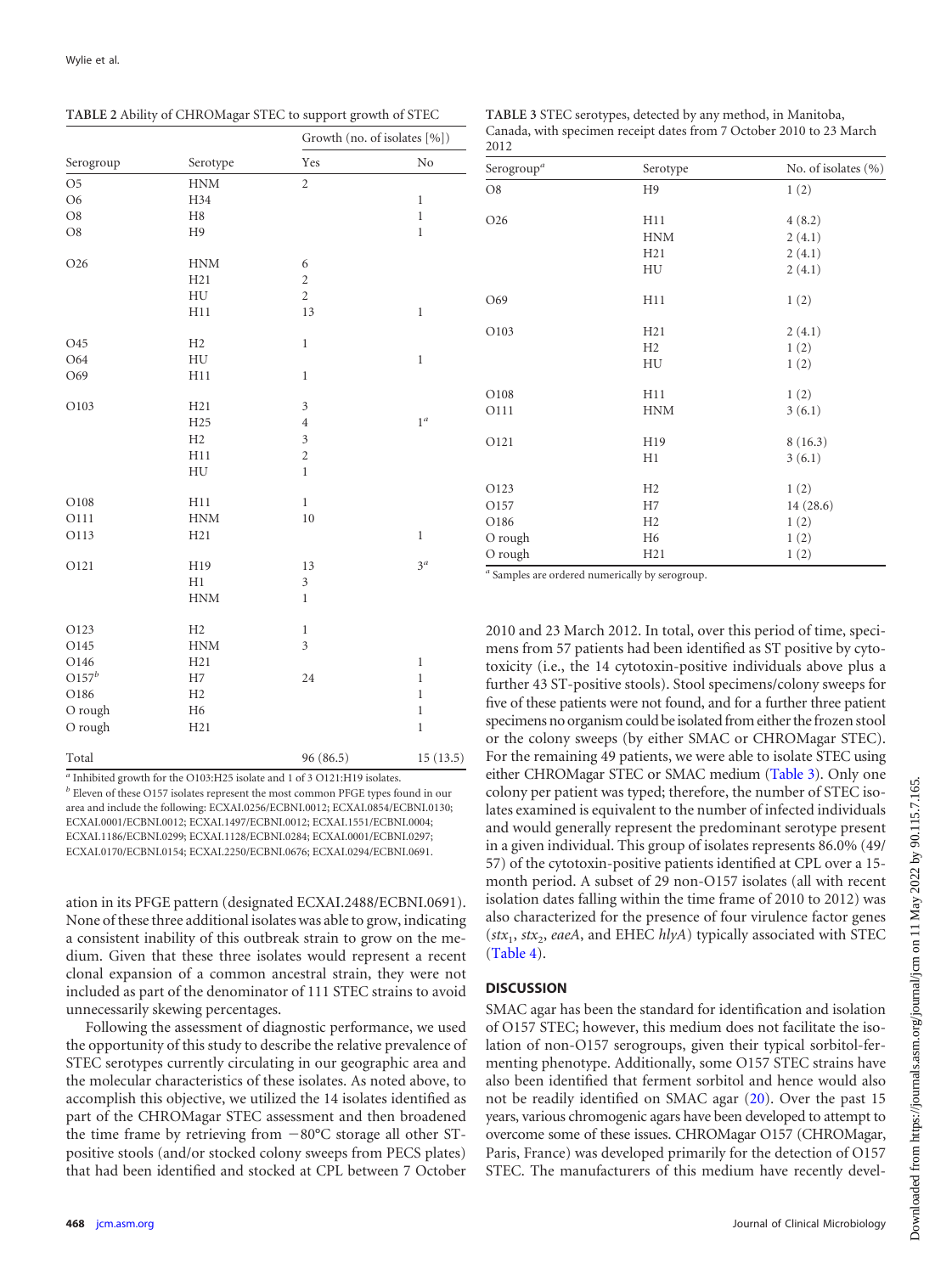<span id="page-3-0"></span>**TABLE 4** Molecular characterization of non-O157 STEC isolates

| Serotype | No. of isolates | Virulence gene profile |        |         |         |
|----------|-----------------|------------------------|--------|---------|---------|
|          |                 | hlyA                   | eaeA   | $stx_1$ | $stx_2$ |
| O69:H11  | 1               | $^{+}$                 | $^{+}$ | $^+$    |         |
| O26:HMM  | 1               | $^{+}$                 | $^{+}$ | $^{+}$  | $^+$    |
|          | 1               |                        | $^{+}$ | $^{+}$  |         |
| O26:H21  | $\overline{c}$  | $^{+}$                 | $^{+}$ | $+$     | $^{+}$  |
| O26:H11  | 3               | $^{+}$                 | $^+$   | $\, +$  |         |
| 1        |                 | $^{+}$                 | $^{+}$ | $^+$    |         |
| O186:H2  | 1               | $^{+}$                 | $^{+}$ | $^{+}$  |         |
| O123:H2  | 1               | $^{+}$                 | $^{+}$ | $^{+}$  | $^{+}$  |
| O121:H19 | 8               | $^{+}$                 | $^{+}$ |         | $^{+}$  |
| O121:H1  | 3               | $^{+}$                 | $^{+}$ |         | $^{+}$  |
| O111:HNM | 3               | $^{+}$                 | $^{+}$ | $^{+}$  | $^{+}$  |
| O108:H11 | 1               | $^{+}$                 | $^{+}$ |         | $^+$    |
| O103:H21 | $\overline{c}$  | $^{+}$                 | $^+$   | $^{+}$  | $^{+}$  |
| O103:H2  | 1               | +                      | $\, +$ | $\, +$  | $^+$    |

oped a similar medium, CHROMagar STEC, designed to facilitate the isolation of both O157 and non-O157 STEC strains. In this study, we evaluated the detection performance of this medium, and we present a summary of the relative prevalence of STEC serotypes seen within the province of Manitoba over a 17-month period, which emphasizes the frequent occurrence of non-O157 STEC in ST-positive stool specimens.

In our evaluation, CHROMagar STEC had a sensitivity and specificity of 85.7% and 95.8%, respectively, relative to our routinely used, reference diagnostic cytotoxin assay. Although the sensitivity of the medium is relatively high, it did miss some STpositive stools. This observation suggests that it is most suitable as a supplemental medium for isolating STEC from known positive stools, as opposed to being used on its own as a primary screen. Additionally, the relatively low PPV of 60% occurs as some non-STEC strains are able to grow on the medium; therefore, any suspect STEC isolated on the medium must be verified for the presence of ST. A literature search at the time of writing revealed no other evaluations of CHROMagar STEC for the detection of STEC from human stools; therefore, we were unable to compare our values to other published work. Additional evaluations of the medium would be necessary to further verify and establish the expected detection performance when it is used for human clinical diagnostics.

As part of determining the detection performance of CHROMagar STEC, we also assessed the extent to which the growth of different STEC serotypes was supported by the medium. Although most STEC strains grow on CHROMagar STEC (86.5% of all isolates tested), it is not universally supportive of growth of all STEC strains. Failure to grow was not serotype specific (i.e., some strains of a given serotype will grow, while others will not, including some strains of O157:H7), indicating that the genetic characteristic(s) that governs growth does not correlate precisely with serotype.We identified only one other study that evaluated the growth characteristics of a panel of STEC strains on CHROMagar STEC as part of an evaluation focused on food testing [\(21\)](#page-5-0). Similar to our percentage of 11.7% (13.5% including isolates showing inhibited

growth), Tzschoppe et al. [\(21\)](#page-5-0) found that CHROMagar STEC failed to support the growth of 17 (13.6%) of 125 enterohemorrhagic *E. coli* isolates. As per our results, they also found that failure to support growth was not serotype specific although there was a trend toward a lesser likelihood of growth for strains within the O103:H2 serotype and sorbitol-fermenting O157:H7. Both our results and those of Tzschoppe et al. [\(21\)](#page-5-0) confirm that it is always necessary to validate growth of an isolate of interest if CHROMagar STEC is being contemplated as a supplemental agar to facilitate the isolation of specific strains of STEC (e.g., during outbreak investigations when an isolate has been identified through other means).

A secondary objective of this study was to assess the relative prevalence of STEC serotypes. Of the 49 isolates characterized, the O157:H7 serotype was still the most common STEC serotype isolated; however, its prevalence relative to all other non-O157 serotypes as a whole was only 28.6%. This may actually be an overestimate as more severe cases of disease, typically associated with O157 STEC [\(7\)](#page-4-16), may be more likely to present to emergency departments or clinics. The common occurrence of non-O157 STEC emphasizes the importance of considering these serotypes in ST diagnostic approaches.

In comparison to data collected over the previous 15 years in Manitoba, O157:H7 appears to have continually decreased relative to non-O157 STEC. Using a consistent diagnostic approach, in the late 90s, 50% of ST-positive stools in Manitoba were associated with O157 STEC [\(9\)](#page-4-17), 37% were in 2002 to 2004 [\(10\)](#page-4-14), and 29% were associated with O157 STEC in the current study time frame. A downward trend in the proportion of O157 STEC strains relative to non-O157 types has also been observed generally in Canada [\(2\)](#page-4-1). However, this downward trend is not necessarily global as the relative proportion of O157 strains in Australia has varied from 39% to 74% over a 9-year period with no clear upward or downward trend. Again, enhanced diagnostics and surveillance of non-O157 types are necessary to better understand the overall epidemiological patterns of all STEC types.

After STEC O157:H7, the two most common STEC serotypes identified during our study period were O121:H19 (eight isolates) and O26:H21 (four isolates), consistent with the two most common non-O157 STEC strains identified in this area in 2002 to 2004 [\(10\)](#page-4-14). Of the 11 non-O157 serogroups identified in our study, the four most common serogroups, O121, O26, O103, and O111 (with, respectively, 11, 10, 4, and 3 isolates), accounted for 80% of the non-O157 isolates. Our results are consistent with the global prevalence of the O26 serogroup in general and specifically the O26:H11 serotype [\(11,](#page-4-5) [21a,](#page-5-1) [22,](#page-5-2) [23\)](#page-5-3). Our frequent identification of O121:H19 was consistent with the common occurrence of the O121 serogroup in the United States [\(22\)](#page-5-2) and the O121:H19 serotype in at least one European country (Switzerland) [\(23\)](#page-5-3). However, this serogroup or serotype was not identified in the Australian OzFoodNet surveillance program [\(11\)](#page-4-5), suggesting that reservoirs and transmission patterns for some non-O157 serotypes differ from country to country. Vally et al. [\(11\)](#page-4-5) have noted different risk factors when O157 and non-O157 serotypes are compared as a group. Variations in prevalence for serotypes such as O121 suggest that these differences likely also extend to individual non-O157 STEC. Increased effort at isolation of non-O157 types would assist in furthering our understanding of the epidemiological patterns associated with individual serotypes in different areas.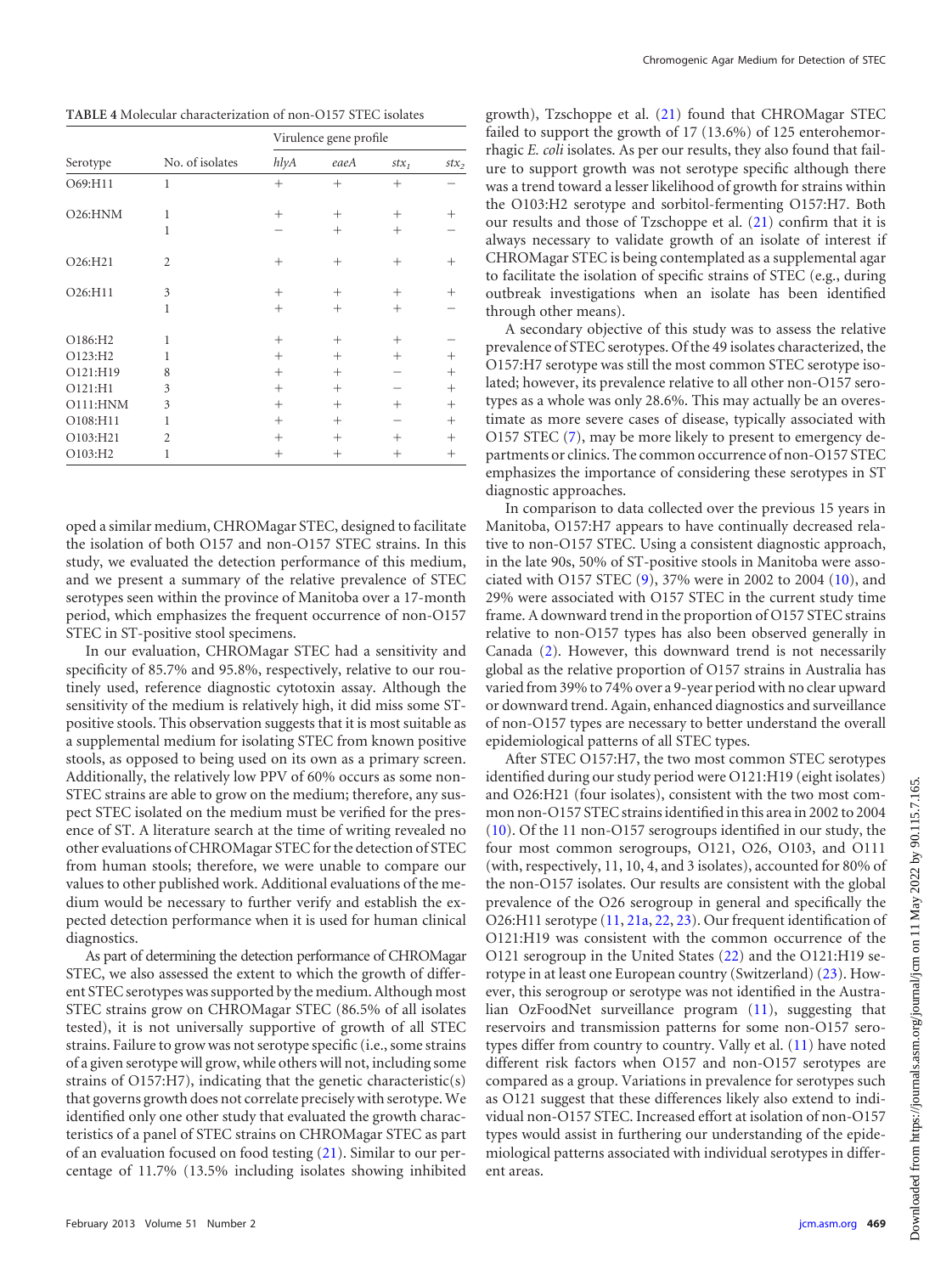In contrast to our earlier study  $(10)$ ,  $\text{str}_2$ , alone or in combination with  $stx_1$ , was common in the non-O157 STEC isolates examined in this investigation. In 2002 to 2004, only 9 of 32 (28.1%) non-O157 STEC isolates carried  $\text{str}_2$  alone or with  $\text{str}_1$  versus 25 of 29 (86.2%) isolates in the present study ( $P = 0.0142$ ; chi-square, 6.011). For the most common non-O157 STEC seen in our area, O26:H11, this shift also occurred. In 2002 to 2004, all 9 O26:H11 isolates examined carried  $stx_1$  alone, while only 1 of 4 isolates in 2010 to 2012 showed this molecular characteristic. Given limited sample sizes and the observation that most of the serotypes identified in 2002 to 2004 were not present in 2010 to 2012, it is not clear if this overall shift is due to a temporal replacement of strains with different molecular characteristics or whether existing strains in our area have newly acquired *stx*<sub>2</sub>.

Among the isolates we identified in 2010 to 2012, the percentage of non-O157 STEC isolates carrying  $stx_2$  alone (12 of 29) [41.4%] isolates) is similar to that seen in other studies (ranging from 21% to 55% of non-O157 STEC isolates examined) [\(7,](#page-4-16) [22–](#page-5-2) [25\)](#page-5-4). Our results vary in the percentage of isolates carrying only  $\mathit{stx}_1$ compared to those with both  $stx_1$  and  $stx_2$ . All publications we identified report  $\mathit{stx}_1$ -carrying isolates as outnumbering those carrying both genes (37% to 61% of non-O157 STEC for the former compared to 2% to 36% of isolates carrying both genes) [\(7,](#page-4-16) [22–](#page-5-2) [25\)](#page-5-4). For our isolates the percentages were reversed with 13.8% of isolates carrying  $f(x)$  versus 44.8% with both genes. Five of the above-cited studies indicated isolation dates, and, with the exception of Käppell et al. [\(23\)](#page-5-3), all used organisms isolated prior to 2002. More recent surveillance data from these areas would be necessary to determine whether the molecular characteristics we identified in Manitoba are localized to our area or whether the acquisition and spread of *stx*<sub>2</sub> genes have increased. In general, if shifts of this kind are more widespread, additional research would be needed to understand the underlying determinants and their associated clinical and public health implications.

Although CHROMagar STEC is not recommended as a primary screen, our results indicate that it is an effective supplemental medium for the isolation of probable STEC. Given that current evidence suggests that there is an increasing prevalence of non-O157 STEC relative to O157:H7, coupled with the occurrence of several recent outbreaks associated with non-O157 STEC, the use of this medium in conjunction with other selective media will facilitate the isolation of many STEC serotypes. Increased detection and isolation of non-O157 STEC serotypes will also facilitate their inclusion in molecular surveillance systems enhancing the early detection and prevention of STEC outbreaks associated with non-O157 serotypes. In general, increased isolation of these serotypes is warranted to better understand their prevalence, clinical characteristics, and epidemiology and aid in the development or enhancement of food safety control programs targeting all STEC serotypes.

## **ACKNOWLEDGMENTS**

We thank CHROMagar and Alere Canada for provision of CHROMagar STEC medium (CHROMagar STEC is distributed in Canada by Alere Canada as Colorex STEC). We also thank H. Tabor, L. Peterson, A. Gerbasi, and J. McCrea at the NML for performing serotyping and toxin testing and the technologists in the Clinical Microbiology section of Cadham Provincial Laboratory for their assistance with this study.

### <span id="page-4-0"></span>**REFERENCES**

- 1. **Hoefer D, Hurd S, Medus C, Cronquist A, Hanna S, Hatch J, Hayes T, Larson K, Nicholson C, Wymore K, Tobin-D'angelo M, Strockbine N, Snippes P, Atkinson R, Griffin P, Gould L.** 2011. Laboratory practices for the identification of Shiga toxin-producing Escherichia coli in the United States, Foodnet sites, 2007. Foodborne Pathog. Dis. **8**:555–560.
- <span id="page-4-1"></span>2. **National Enteric Surveillance Program.** 2010. National enteric surveillance program (NESP) annual summary 2010. Public Health Agency of Canada, Ottawa, Canada. [http://www.nml-lnm.gc.ca/NESP-PNSME/assets](http://www.nml-lnm.gc.ca/NESP-PNSME/assets/pdf/NESP_2010_Annual_Report_ENG.pdf) [/pdf/NESP\\_2010\\_Annual\\_Report\\_ENG.pdf.](http://www.nml-lnm.gc.ca/NESP-PNSME/assets/pdf/NESP_2010_Annual_Report_ENG.pdf)
- <span id="page-4-2"></span>3. **King LA, Nogareda F, Weill F, Mariani-Kurkdjian P, Loukiadis E, Gault G, Jourdan-DaSilva N, Bingen E, Mace M, Thevenot D, Ong N, Castor C, Noel H, Van Cauteren D, Charron M, Vaillant V, Aldabe B, Goulet V, Delmas G, Couturier E, Le Strat Y, Combe C, Delmas Y, Terrier F, Vendrely B, Rolland P, de Valk H.** 2012. Outbreak of Shiga toxin producing *Escherichia coli* O104:H4 associated with organic fenugreek sprouts, France, June 2011. Clin. Infect. Dis. **54**:1588 –1594.
- <span id="page-4-3"></span>4. **Muniesa M, Hammerl JA, Hertwig S, Appel B, Brussow H.** 2012. Shiga toxin-producing *Escherichia coli* O104:H4: a new challenge for microbiology. Appl. Environ. Microbiol. **78**:4065–4073.
- <span id="page-4-4"></span>5. **Couturier MR, Lee B, Zelyas N, Chui L.** 2011. Shiga-toxigenic *Escherichia coli* detection in stool samples screened for viral gastroenteritis in Alberta, Canada. J. Clin. Microbiol. **49**:574 –578.
- 6. **Fey PD, Wickert RS, Rupp ME, Safranek TJ, Hinrichs SH.** 2000. Prevalence of non-O157:H7 Shiga toxin-producing *Escherichia coli* in diarrheal stool samples from Nebraska. Emerg. Infect. Dis. **6**:530 –533.
- <span id="page-4-16"></span>7. **Jelacic JK, Damrow R, Chen GS, Jelacic S, Bielaszewska M, Ciol M, Carvalho HM, Melton-Celsa AR, O'Brien AD, Tarr PI.** 2003. Shiga toxin-producing *Escherichia coli* in Montana: bacterial genotypes and clinical profiles. J. Infect. Dis. **188**:719 –729.
- <span id="page-4-17"></span>8. **Lockary VM, Hudson RF, Ball CL.** 2007. Shiga toxin-producing *Escherichia coli*, Idaho. Emerg. Infect. Dis. **13**:1262–1264.
- 9. **Spika JS, Khakhria R, Michel P, Milley D, Wilson J, Waters J.** 1998. Shiga toxin-producing *Escherichia coli* infections in Canada, p 23–29. *In* Kaper JB, O'Brien AD (ed), *Escherichia coli* O157:H7 and other Shiga toxin-producing *E. coli* strains. American Society for Microbiology, Washington, DC.
- <span id="page-4-14"></span>10. **Thompson LH, Giercke S, Beaudoin CM, Woodward DL, Wylie JL.** 2005. Enhanced surveillance of non-O157:H7 verotoxin-producing *Escherichia coli* in human stool samples from Manitoba. Can. J. Infect. Dis. Med. Microbiol. **16**:329 –334.
- <span id="page-4-5"></span>11. **Vally H, Hall G, Dyda A, Raupach J, Knope K, Combs B, Desmarchelier P.** 2012. Epidemiology of Shiga toxin producing *Escherichia coli* in Australia, 2000 –2010. BMC Public Health **12**:63. doi[:10](http://dx.doi.org/10.1186/1471-2458-12-63) [.1186/1471-2458-12-63.](http://dx.doi.org/10.1186/1471-2458-12-63)
- <span id="page-4-7"></span><span id="page-4-6"></span>12. **Gerner-Smidt P, Hise K, Kincaid J, Hunter S, Rolando S, Hyytia-Trees E, Ribot EM, Swaminathan B.** 2006. Pulsenet USA: a five-year update. Foodborne Pathog. Dis. **3**:9 –19.
- <span id="page-4-8"></span>13. **Swaminathan B, Barrett TJ, Hunter B, Tauxe RV.** 2001. PulseNet: the molecular subtyping network for foodborne bacterial disease surveillance, United States. Emerg. Infect. Dis. **7**:382–389.
- <span id="page-4-9"></span>14. **Milley D, Sekla L.** 1993. An enzyme-linked immunosorbent assay-based isolation procedure for verotoxigenic *Escherichia coli*. Appl. Environ. Microbiol. **59**:4223–4229.
- 15. **Karmali MA, Petric M, Lim C, Cheung R, Arbus GS.** 1985. Sensitive method for detecting low numbers of verotoxin-producing *Escherichia coli* in mixed cultures by use of colony sweeps and polymyxin extraction of verotoxin. J. Clin. Microbiol. **22**:614 –619.
- <span id="page-4-11"></span><span id="page-4-10"></span>16. **Konowalchuk J, Speirs JI, Stavric S.** 1977. Vero response to a cytotoxin of *Escherichia coli*. Infect. Immun. **18**:775–779.
- <span id="page-4-12"></span>17. **NCCLS.** 2004. Quality control for commercially prepared microbiological culture media. Approved standard M22-A3, 3rd ed. National Committee for Laboratory Standards, Wayne, PA.
- 18. **Paton AW, Paton JC.** 1997. Detection and characterization of Shiga toxigenic *Escherichia coli* by using multiplex PCR assays for  $stx_1, stx_2, eaeA$ , enterohemorrhagic *E. coli hlyA*, *rfb*<sub>O111</sub>, and *rfb*<sub>O157</sub>. J. Clin. Microbiol. **36**:598 –602.
- <span id="page-4-15"></span><span id="page-4-13"></span>19. **Pierard D, Muyldermans G, Moriau L, Stevens D, Lauwers S.** 1998. Identification of new verocytoxin type 2 variant B-subunit genes in human and animal *Escherichia coli* isolates. J. Clin. Microbiol. **36**:3317–3322.
- 20. **Karch H, Bielaszewska M.** 2001. Sorbitol-fermenting Shiga toxinproducing *Escherichia coli* O157:H<sup>-</sup> strains: epidemiology, phenotypic